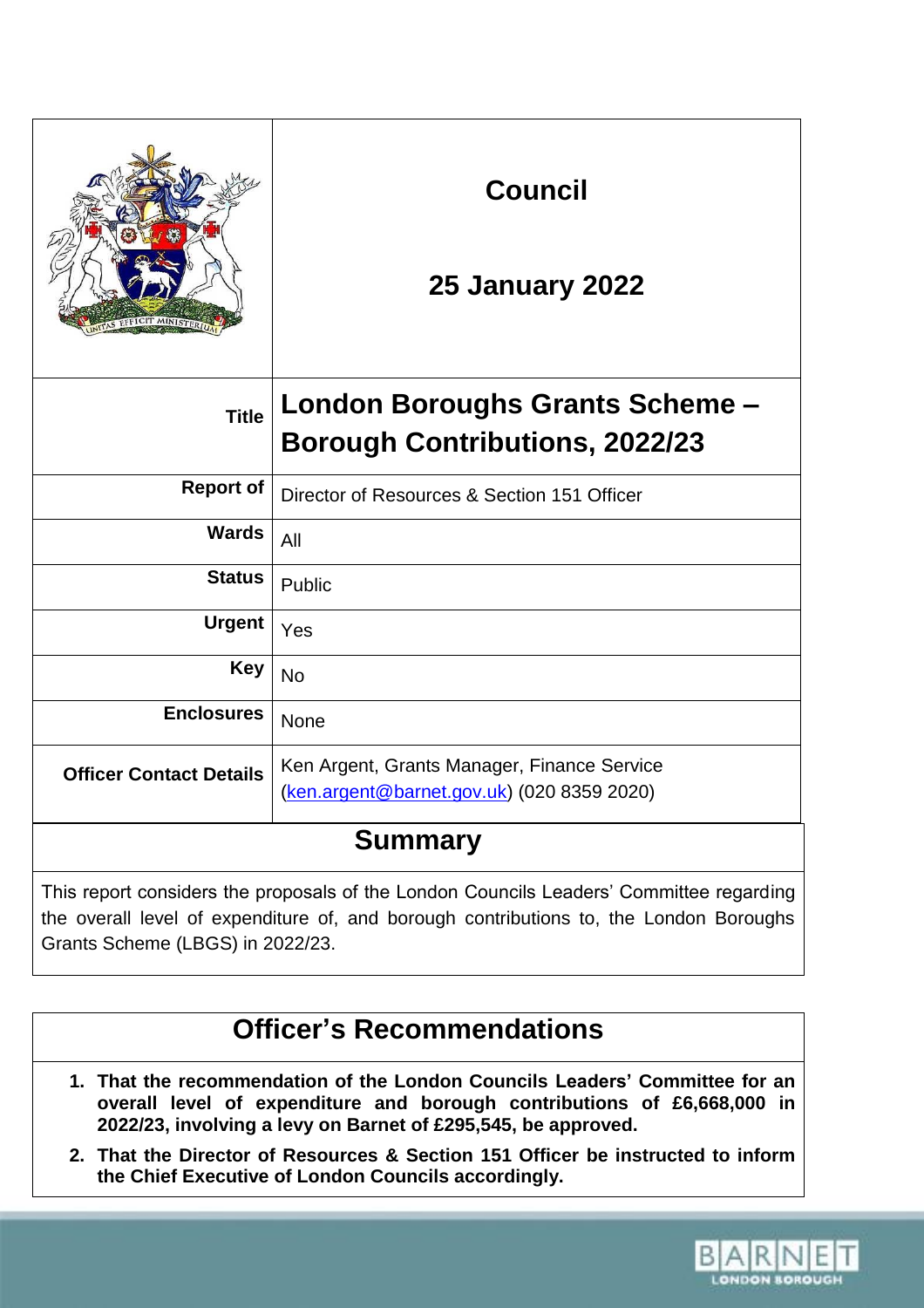# **1. WHY THIS REPORT IS NEEDED**

1.1 Formal approval of the 2022/23 LBGS budget by at least 22 of the constituent boroughs is required before 1 February 2022. In the event of the budget not being agreed by this statutory deadline, the Secretary of State for Housing, Communities and Local Government has powers to intervene and set the budget at the same level as in 2021/22 (£6,668,000).

# **2. REASONS FOR RECOMMENDATIONS**

2.1 The budget reflects how the LBGS has been reconfigured, with the approval of constituent authorities, since 2011/12, pursuant to the significant cuts in public sector spending.

# **3. ALTERNATIVE OPTIONS CONSIDERED AND NOT RECOMMENDED**

3.1 The next meeting of the Policy and Resources Committee to which this report would ordinarily have been submitted is not until 9 February, after the statutory deadline for notifying the council's decision.

# **4. POST DECISION IMPLEMENTATION**

4.1 The chief executive of London Councils will be notified of the council's decision in compliance with the deadline set.

# **5. IMPLICATIONS OF DECISION**

#### 5.1 **Corporate Priorities and Performance**

- 5.1.1 The council is committed to working in partnership with the voluntary and community sector (and with other public agencies and local businesses) to ensure that high quality public services are delivered in the most effective and efficient way in line with the Barnet Plan, 2021-25.
- 5.1.2 The LBGS was established in 1985 under section 48 of the Local Government Act 1985 to make grants to pan-London and sub-regional voluntary organisations. The scheme remains in force so long as a majority amongst London boroughs continues to support it.
- 5.1.3 Section 48(3) of the 1985 Act requires constituent councils to contribute towards any expenditure of the designated authority in the making of grants which has been incurred with the approval of at least a two-thirds majority of the councils.
- 5.1.4 With the consent of constituent authorities, the City Corporation succeeded the London Borough of Richmond upon Thames as the appointed designated authority for the LBGS in 2004, involving the discharge of certain formal requirements such as issuing the annual levy on boroughs. In all practical respects, however, the scheme is administered by London Councils.

#### Reviews of Future Role and Scope of LBGS

5.1.5 In 2010, following a review of the future role and scope of the LBGS set against cuts in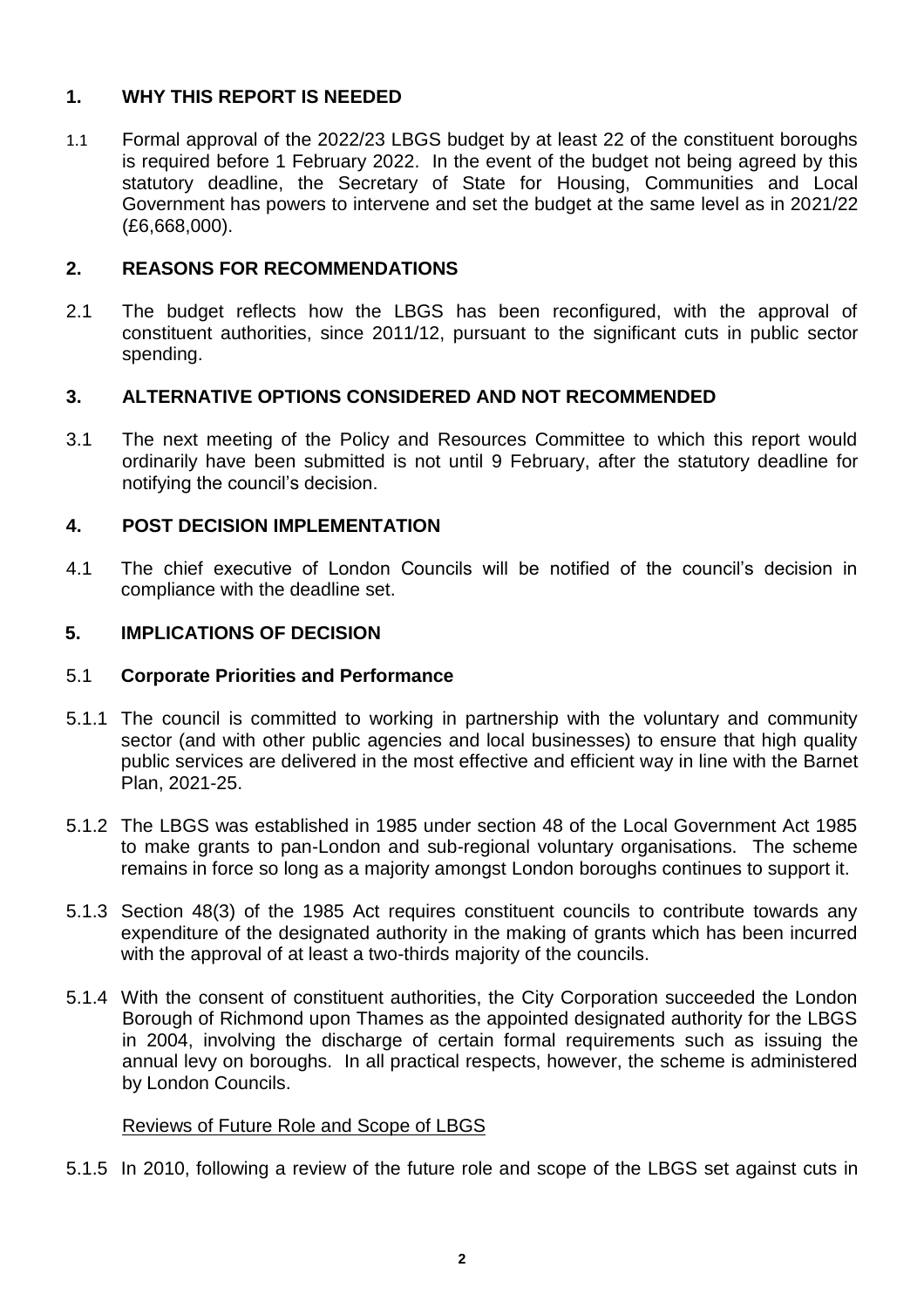public sector spending, the London Councils Leaders' Committee agreed the principles for a future grants scheme based on funding a genuinely London-wide programme embracing services that are frontline, specialist or where mobility of clients is key to delivery; infrastructure support to service providers; voice/representation services; and capacity building.

- 5.1.6 Funding for all services categorised as essentially local in nature, but either more suited to sub-regional decision-making and delivery or capable of local determination and priority, ceased in 2011/12.
- 5.1.7 In 2012, following consultation with boroughs and other stakeholders, the Leaders' Committee agreed the principles and priorities to be applied in selecting four-year commissions through the LBGS with effect from April 2013, based on commissioning fewer, but better resourced, services and only those that are genuinely pan-London. The priorities were:
	- to tackle homelessness, including developing new ways of working with partners, focused on early intervention and prevention of homelessness, emergency accommodation and advice services
	- to prevent sexual and domestic violence and assist victims to access emergency services and/or services that support women and communities affected by forced marriage and harmful practice
	- to tackle poverty by promoting access to employment and training, drawing on opportunities for match funding provided by boroughs working with London Councils and the European Social Fund (ESF)
	- to help London's voluntary and community sector to build capacity and operate more efficiently.
- 5.1.8 A further review of the LBGS in 2015 against the backdrop of further announcements about the funding position of local authorities over the following five years resulted in discontinuance of the fourth priority (capacity building of the third sector) in commissioning new services for the four-year period from April 2017, subsequently extended by a further twelve months to March 2022 because of the disruption caused by the Covid-19 pandemic.

#### 2021/22 LBGS budget

5.1.9 An original budget of £6,668,000 in 2021/22 to meet the cost of the current set of commissions, reflecting the ending of the ESF programme; the impact on the match funding requirement; and reduced administrative costs following the completion of work on closing the programme, met entirely from borough subscriptions, was augmented by additional expenditure of £627,000 on development of a youth homelessness hub and support for people with no recourse to public funds, funded from an underspend on commissioned services with the approval of London Councils' Grants Committee.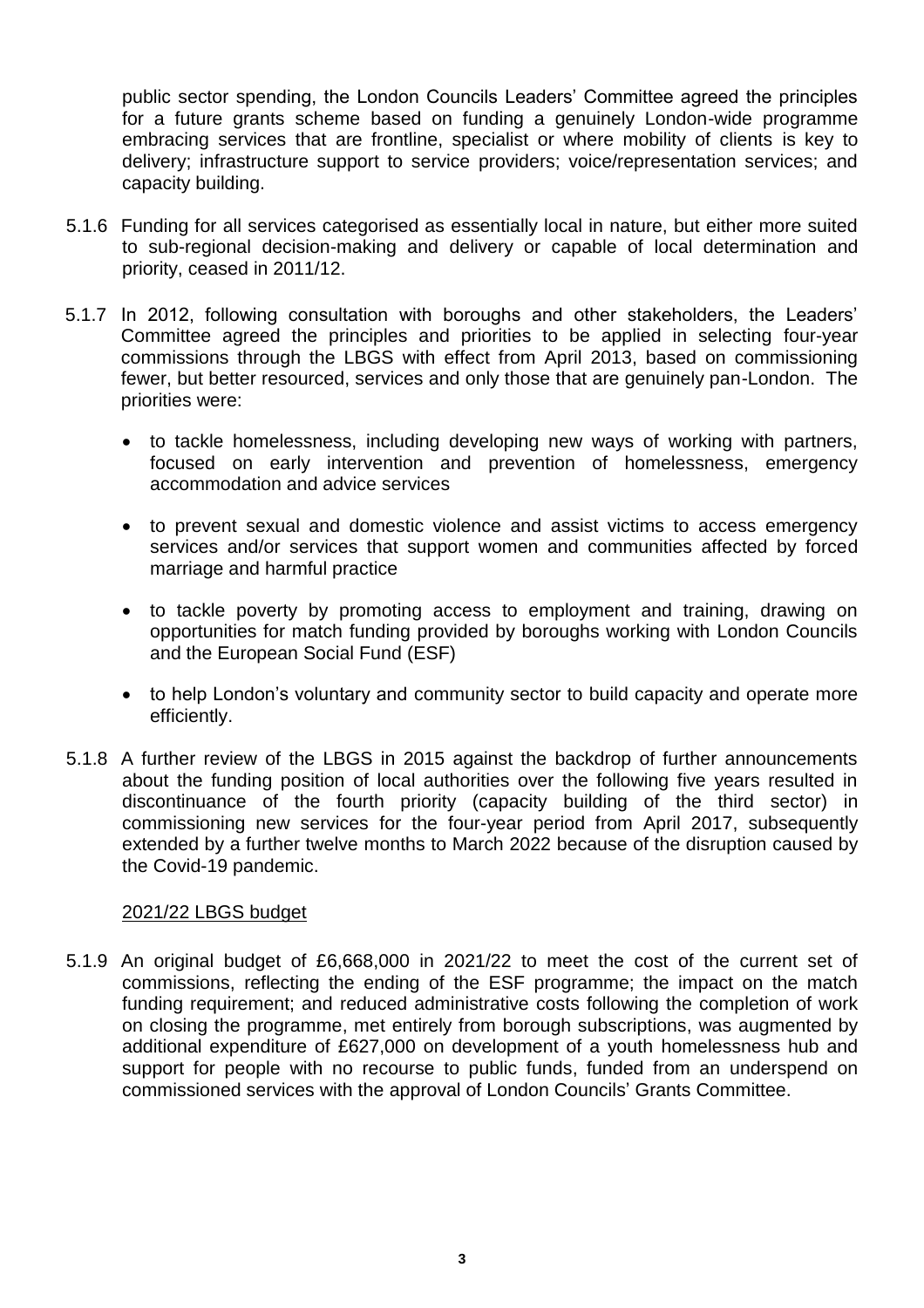#### 2022/23 LBGS budget

5.1.10 The Leaders' Committee on 7 December 2021 agreed to recommend to constituent authorities for approval an overall level of expenditure of £6,668,000 for 2022/23, the same base budget as for the current year, made up of:

|                                                                                                  | 2022/23   | 2021/22   |
|--------------------------------------------------------------------------------------------------|-----------|-----------|
|                                                                                                  | £         | £         |
| Payments to commissions                                                                          | 6,173,000 | 6,173,000 |
| Operating expenditure<br>(including central recharges and<br>London Funders' membership<br>fees) | 495,000   | 495,000   |

- 5.1.11 It is proposed that the budget would once again be met entirely from borough subscriptions (of £6,668,000). Barnet's apportionment of the levy based on population data (see 5.2.1 below) will be 4.43% in 2022/23, which will result in a Barnet contribution of £295,545, an increase of £999 on the 2021/22 levy.
- 5.2 **Resources (Finance & Value for Money, Procurement, Staffing, IT, Property, Sustainability)**
- 5.2.1 The annual payment to the LBGS is a levy under section 74 of the Local Government Finance Act 1988 and regulations made under it. Individual borough contributions are determined by total resident population of the respective boroughs, based on Office of National Statistics (formerly OPCS) mid-year estimates for the year two years before the start of the financial year for which the levy is issued.
- 5.2.2 The levy on Barnet has fallen from £1,145,489 in 2010/11 to £294,546 in 2021/22.
- 5.2.3 Based on mid-year 2020 population estimates, when Barnet's population was 399,010 (compared to 395,870 in mid-2019), Barnet's contribution to the LBGS in 2022/23 will be 4.43% of total borough contributions.
- 5.2.4 Provision for the level of contribution to the LBGS, as finally approved, will be included in the draft 2022/23 revenue budget, which will be presented to the Policy and Resources Committee on 9 February 2022. If the LBGS budget put forward is approved, Barnet's contribution in 2022/23 will be £850,943 less than in 2010/11.
- 5.2.5 Approval of the budget will mean that total borough contributions to the LBGS will be £18,212,000 (73.1%) less than the sum of £24,900,000 paid in 2010/11.

#### 5.3 **Social Value**

5.3.1 The Public Services (Social Value) Act 2013 requires people who commission public services to think about how they can also secure wider social, economic and environmental benefits, a consideration for London Councils as the commissioning agency for the LBGS.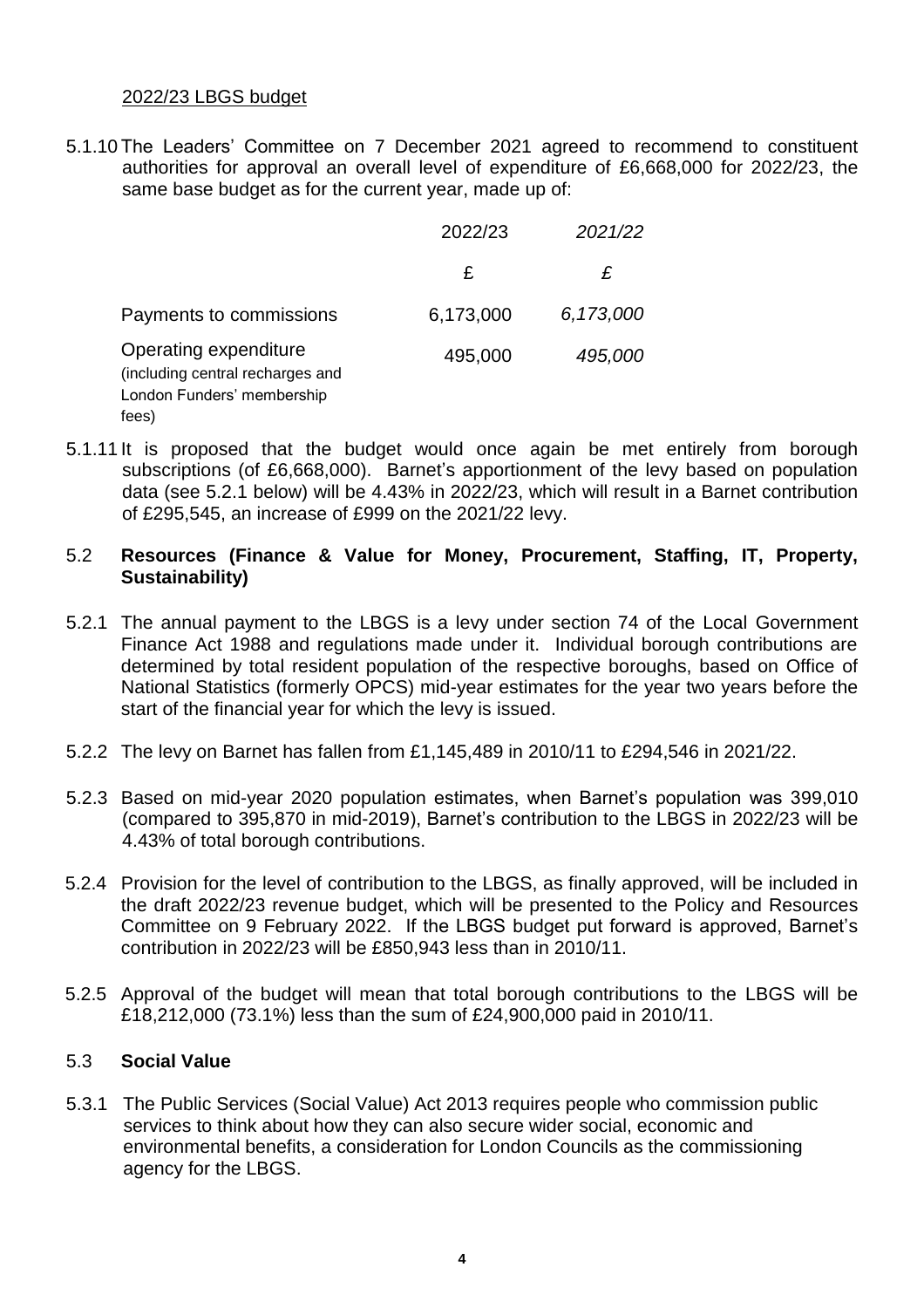# 5.4 **Legal and Constitutional References**

- 5.4.1 Article 7 of the council's constitution details the terms of reference of the Policy and Resources Committee, which includes grants. The committee is not scheduled to meet until after the statutory deadline for formal approval of the 2022/23 LBGS levy. Article 4 of the constitution provides that Full Council may make decisions on matters normally reserved to committees where an urgent decision is required. Determination of whether a matter is urgent is reserved to the mayor and chairman of the relevant committee in consultation with the leader and the relevant chief officer. The mayor and the leader, who is chairman of the Policy and Resources Committee, have been consulted and have agreed to the urgency.
- 5.4.2 Further legal and constitutional considerations are detailed in paragraphs 5.1.2, 5.1.3, 5.2.1, 5.5 (below) and 5.6 (below).

# 5.5 **Risk Management**

- 5.5.1 The council is bound by law to contribute towards the costs incurred by the designated authority in the making of grants under the LBGS according to the formula set out above. In the event of the scheme being discontinued, constituent authorities would be required to contribute to its winding up costs, both in relation to grant commitments made and the closing of the unit that administers the scheme. These have not been quantified.
- 5.5.2 If the LBGS budget for 2022/23 is not agreed by two-thirds of constituent councils before 1 February 2022, the budget will be set at the same level as in 2021/22 (£6,668,000).

### 5.6 **Equalities and Diversity**

- 5.6.1 Under section 149 of the Equality Act 2010, the council and all other organisations exercising public functions must have due regard to the need to:
	- eliminate unlawful discrimination, harassment, victimisation and conduct prohibited by or under the Act
	- advance equality of opportunity between persons who share a relevant protected characteristic and persons who do not share it
	- foster good relations between persons who share a relevant protected characteristic and persons who do not share it

The relevant protected characteristics are age; disability; gender reassignment; pregnancy and maternity; race; religion or belief; and sex and sexual orientation. The broad purpose of this duty is to integrate considerations of equality into daily business and keep them under review in decision making; the design of policies; and the delivery of services.

5.6.2 An analysis by London Councils in accordance with the duties under the Act identified that a refocusing of the grants programme to reflect the reduced resources available in the context of the significant spending constraints facing local authorities would have an impact on protected groups of people. The principles and priorities of the reconfigured programme, and the service specifications and strands to deliver outcomes, seek to apply scare resources to mitigate, where possible, any adverse equality impacts arising the new scheme operating with a reduced budget.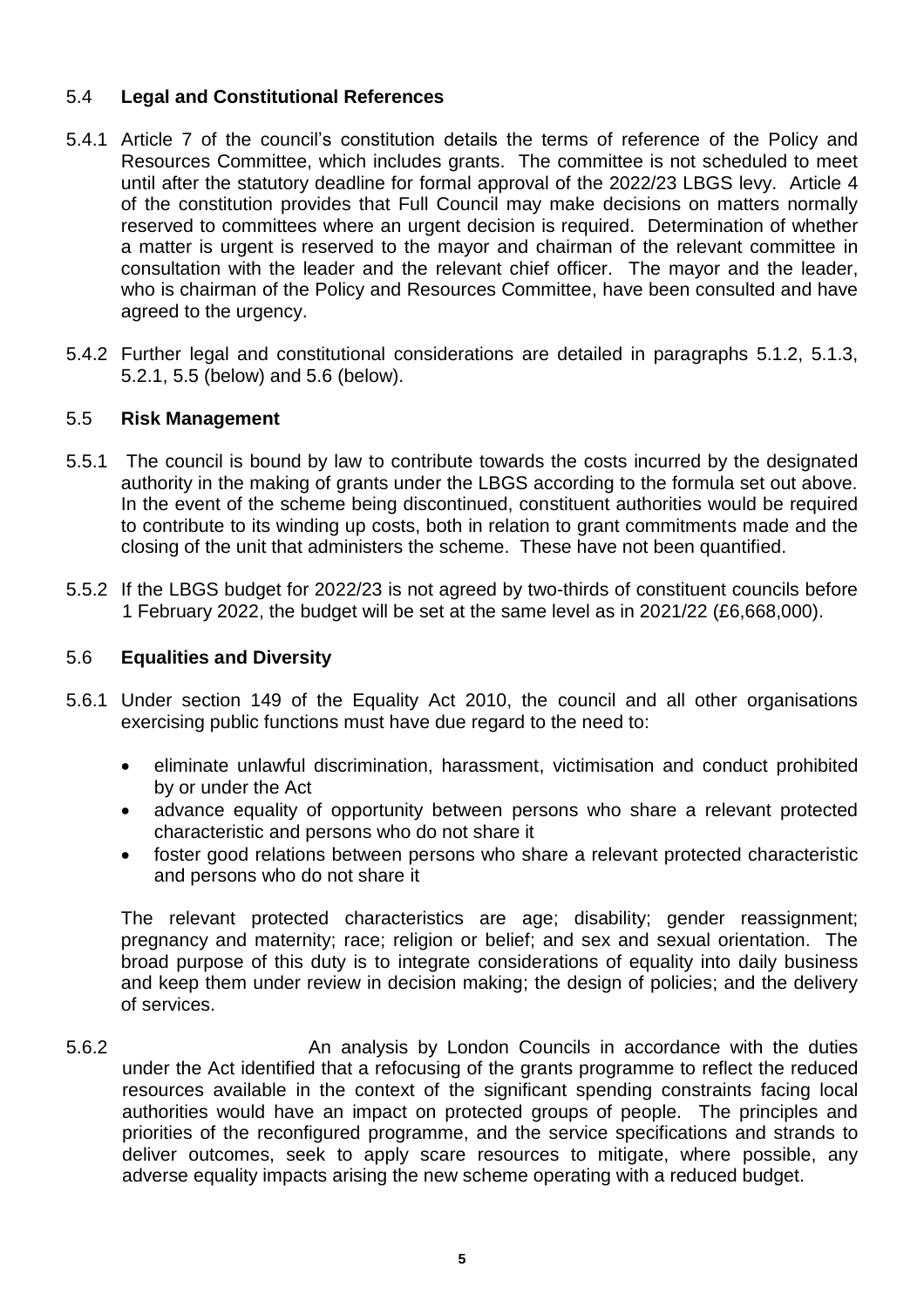# 5.7 **Corporate Parenting**

5.7.1 Not relevant in the context of this report.

# 5.8 **Consultation and Engagement**

#### Grants Programme, 2017-22 & 2022-26

- 5.8.1 In 2015, London Councils consulted boroughs and stakeholders on whether the grants programme should continue past March 2017 and, if it did, what the priorities of the programme should be.
- 5.8.2 The council in its response acknowledged the value of the LBGS in funding organisations that supported niche groups which would lack adequate scale if resourced locally but expressed concern about how effectively the scheme was promoted within boroughs and that many of the commissioned services did not benefit Barnet residents to any significant degree. Many of the organisations supported operated predominantly in central London and the disproportionate benefit that inner London boroughs with smaller populations received amounted to a redistribution of wealth from outer London.
- 5.8.3 The response stated that there was a need to take account of how many costly problems had migrated outwards to the suburbs and that sub-regional programmes tended to be better aligned to local need than those commissioned at the pan-London level. In the council's opinion, better outcomes could be achieved by redeploying the levy locally. Although it did not necessarily wish to withdraw from all activities funded through the LBGS, its overall view given the nature of the consultation, which posed a single question about the future of the programme, was that it should not continue.
- 5.8.4 The consultation and other evidence signified a majority view that acting collectively to address London-wide priorities was effective; provided value for money; and delivered positive outcomes for people with protected characteristics under the Equality Act 2010. A majority amongst stakeholders expressed support for continuation of a pan-London grants programme operating in accordance with the principles agreed in 2012.
- 5.8.5 The existing grants programme, extended to a fifth year, ending in March 2022, because of the disruption caused by the Covid-19 pandemic, eliminated capacity building of the third sector from the previously agreed commissioning priorities pursuant to announcements about the future funding position of local authorities. Fourteen projects have been commissioned, dedicated to tackling homelessness; sexual and domestic violence; or promoting access to employment on a pan-London basis. The latter-named theme of work, a fallback to when the scheme was a beneficiary of the European Social Fund, will no longer feature as a commissioning priority.
- 5.8.6 Under the new programme, to commence in April 2022, third sector organisations have been invited to bid for funding to deliver services that will address sexual and domestic violence and homelessness, continuing priorities which acknowledge the significant increase in demand for domestic abuse victim services during the pandemic; how many Londoners have experienced homelessness for the first time as employment terms have changed or ended; and how many people still have housing needs.